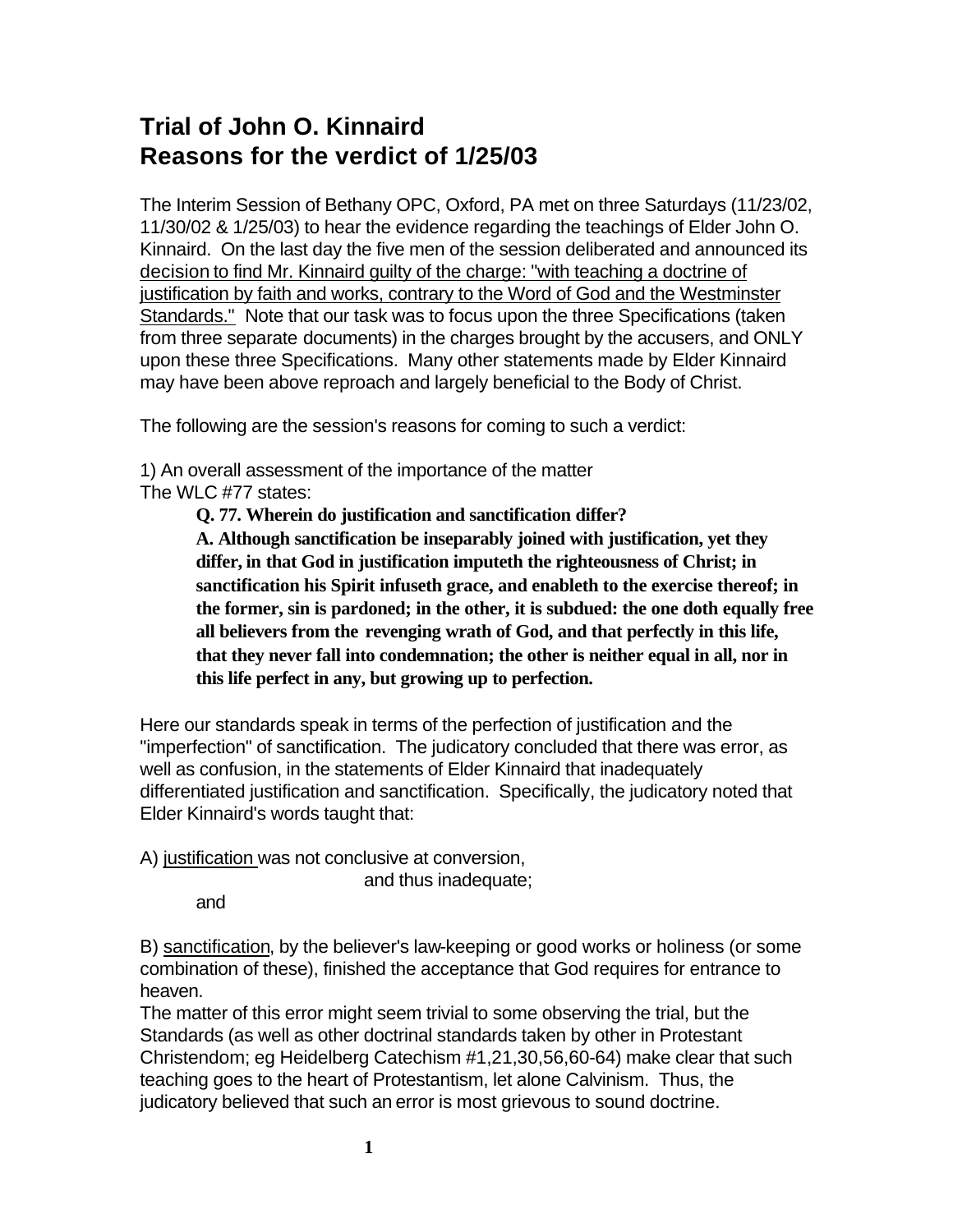2) Regarding the first Specification

--------------

Quotes were taken from Elder Kinnaird's Personal Declaration and Theological Statements:

The first statement was made, "…Neither the imputation of the righteousness of Christ, which all Christians receive at justification … can suffice for that purpose. [i.e., the "purpose" is stated to be "fully conformed to the image of Christ in true and personal righteousness and holiness," as written in the prior sentence]. This statement the judicatory found very troubling, as the statement on face value is denigrating the finished work of the Lord Jesus Christ on behalf of His people. Cf. WCF "On Justification," 11, 1 to 3:

**I. Those whom God effectually calleth, he also freely justifieth: not by infusing righteousness into them, but by pardoning their sins, and by accounting and accepting their persons as righteous; not for anything wrought in them, or done by them, but for Christ's sake alone ; nor by imputing faith itself, the act of believing, or any other evangelical obedience to them, as their righteousness; but by imputing the obedience and satisfaction of Christ unto them, they receiving and resting on him and his righteousness, by faith; which faith they have not of themselves, it is the gift of God.** 

**II. Faith, thus receiving and resting on Christ and his righteousness, is the alone instrument of justification: yet is it not alone in the person justified, but is ever accompanied with all other saving graces, and is no dead faith, but worketh by love.** 

**III. Christ, by his obedience and death, did fully discharge the debt of all those that are thus justified, and did make a proper, real, and full satisfaction to his Father's justice in their behalf. Yet, inasmuch as he was given by the Father for them; and his obedience and satisfaction accepted in their stead; and both, freely, not for anything in them; their justification is only of free grace; that both the exact justice and rich grace of God might be glorified in the justification of sinners.** 

The above underlined portions exclude the contribution of the believer's works. They explicitly speak of Christ's work "alone," His obedience and satisfaction and righteousness; His **FULL** discharge of our debt, His proper, real and **FULL** satisfaction of the Father's justice.

Elder Kinnaird's quote continues, "If we are to be conformed to his [Christ's] image, we too must have a real and personal righteousness." This statement gives the impression that Christ's work and death are insufficient, since His work cannot "suffice" to pay for His people's salvation.

Note: The word "suffice" is a particularly poor nomenclature in Elder Kinnaird's Declaration…(no matter what point Elder Kinnaird is trying to make), since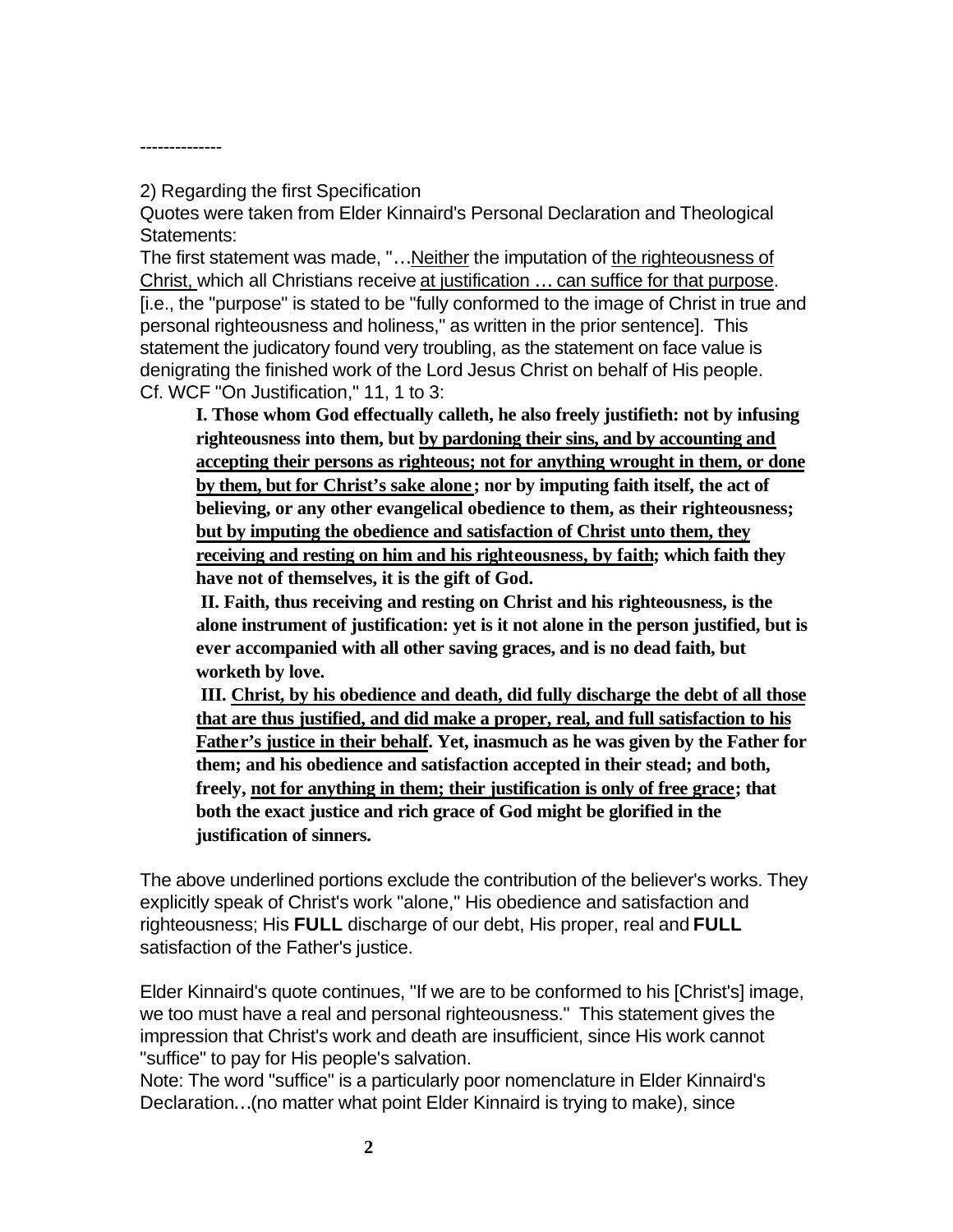Webster's defines "suffice" as : "to meet or satisfy a need" or "to be enough for." The judicatory considered it a great error in teaching that Christ's work for our salvation does not "suffice" in a particular area. To make the statement is then to countenance the law-abiding works of believers as making up, by their own efforts, what is lacking in Christ's work for their salvation and thereby securing their own salvation. This wrongly adds the element of the believer's own works as the necessary condition to be pronounced righteous on the Day of Judgment.

Elder Kinnaird's "real and personal righteousness" is presented as something additional in some way; and it is not clearly stated in *what* way. The righteousness that the believer depends on is *always* Christ's, whether imputed in Justification or Imparted in Sanctification, and is always "accounted" and "accepted" as *if* it was our real and personal righteousness(cf. 2 Cor. 5:21, WLC, #72). Elder Kinnaird's statements are erroneous distortions of clear biblical teaching.

A second quote taken from Elder Kinnaird's Declaration… says, "It is those who obey the law who will be declared righteous on that Day of Judgment." This quote is taken from his section subtitled "The Final Judgement." However, this statement (cited with WCF 33,1 & 2, Romans 2:1-16) is not couched with the balance of teaching that the WCF does, by clarifying that the deciding factor for being denied entrance into everlasting life is to "obey not the gospel of Jesus Christ" (WCF 33,2). Elder Kinnaird's statement appears to attribute the Christian's sanctification ("doing good" and "perseverance") as the deciding factor, thus gravely confusing justification and sanctification; **AND** to teach, effectively, a doctrine of justification by faith and works.

Colossians 1:12-14 speaks of how the Father "has qualified" believers to share in a heavenly inheritance. How? Through the Son, in whom we have redemption, the forgiveness of sins. Our "qualification: is by the Son's redemptive-forgiving work on the Cross (cf. vss. 20-22), not the sanctifying work of the Spirit. To use John Murray's words, it is the "redemption accomplished" part of our salvation through Christ which *qualifies us* for Judgment Day -- **NOT** the "redemption applied" part of our salvation through the Holy Spirit. [note chapter 3, "The Perfection of the Atonement," in his *Redemption Accomplished and Applied*]

\* The judicatory voted 4 to 1 (Watson) to find Mr. Kinnaird guilty regarding Specification 1.

---------------

3) Regarding the second Specification

Quotes were taken from a sermon by Elder Kinnaird entitled, "Though the Waters Roar and the Mountains Quake:"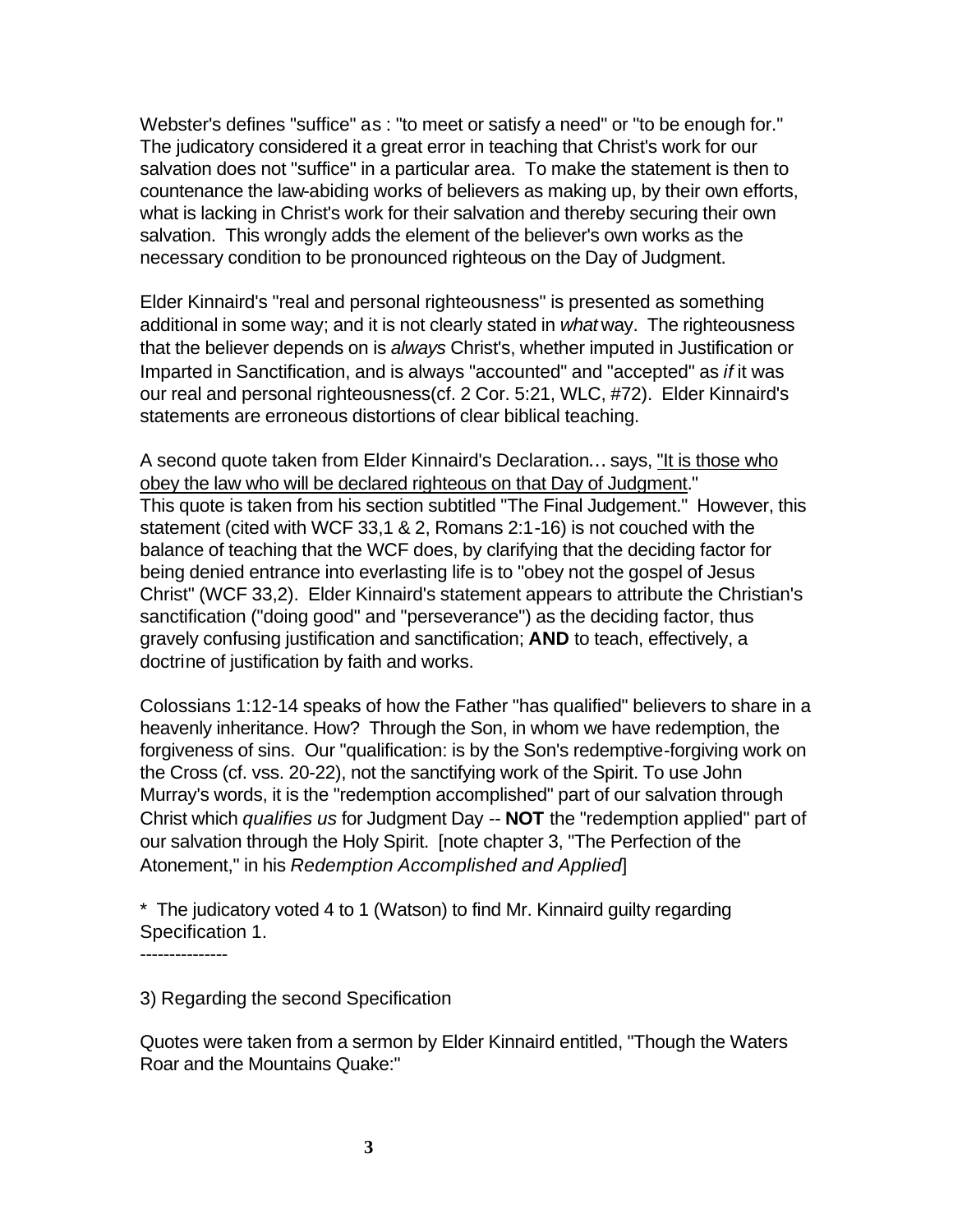"Thus we rightly conclude that those inside the city are those who have kept the law of God and those only," (referring to Revelation 19:8) and

"…the decision…made on that great day of judgement [is] in accordance with what you have done in this life." (referring to Romans 2:6-8 and Revelation 22:12). These statements are contrary to the statements made in WCF 8,5, which speaks "Of Christ the Mediator:"

**V. The Lord Jesus, by his perfect obedience, and sacrifice of himself, which he, through the eternal Spirit, once offered up unto God, hath fully satisfied the justice of his Father; and purchased, not only reconciliation, but an everlasting inheritance in the kingdom of heaven, for all those whom the Father hath given unto him.**

One Scripture verse cited at WCF 8,5 is Hebrews 10:4, "because by one sacrifice he has made perfect forever those who are being made holy."

Again, Christ's work is exalted, not someone else's.

Yes, Elder Kinnaird's sermon later says that salvation is found in no one else that Christ (here he quotes Acts 4:12, and Romans 10:9,11,13). However, the statements in question appear wholly gratuitous and without a needed Scriptural balance, that the Christian's keeping of the law and his deeds are only accepted because they are "in Christ;" cf. WCF 16,2 & 6. And also these statements are without the Scriptural balance that Christ perfectly fulfilled and kept the law for us, in our place:

**¼ the virtue, efficacy, and benefits thereof [of Christ's work of redemption] were communicated unto the elect¼ (WCF 8,6); also cf. WCF 8,4-5, and 11,3; and WLC #71-73.**

Without the balance that continually points us to Christ's perfect work on behalf of his people, Elder Kinnaird's statements confound and confuse the doctrines of justification and sanctification: thus effectively teaching a doctrine of faith and works.

\* The judicatory voted 5 to 0 to find Mr. Kinnaird guilty regarding Specification 2.

------------

4) Regarding the third Specification

Quotes were taken from postings on a Yahoo! Internet chat room:

"These good works are a required condition if we would stand in the Day of Judgement and they are supplied by God to all His people. Every description of the Judgement events speak of these good works. Without them, no one will see God. Our God is not unjust…"

and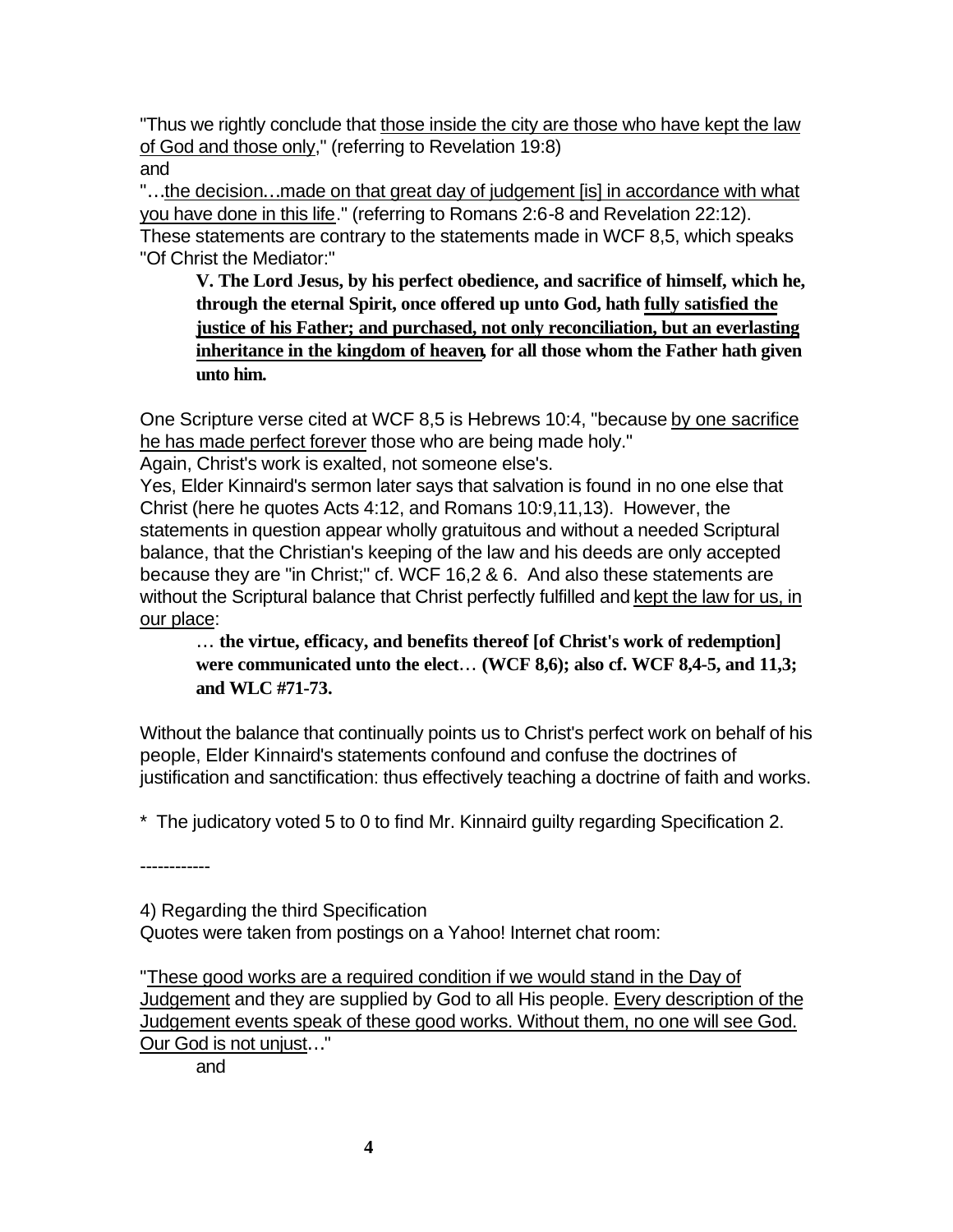"Who are these people who thus benefit - who stand on the Day of Judgement? They are those who obey the law who will be declared righteous."

In Elder Kinnaird's posting, immediately prior to the first quote, he is referring to Hebrews 12:14, and says:

"God has provided not only justification from the guilt of sin, he has also, for all those begotten from above by the seed of God, provided that holiness without which no one will see the Lord. Hebrews 12:14."

But in the next sentence Elder Kinnaird equates "holiness" with "good works," and "no one will see the Lord" with "the Day of Judgement." The judicatory saw this as a presumptuous exegesis of the verse: biased, and in error. The WCF "On Sanctification," 13,1 cites Hebrews 12:14:

**I. They, who are once effectually called, and regenerated, having a new heart, and a new spirit created in them, are further sanctified, really and personally, through the virtue of Christ's death and resurrection, by his Word and Spirit dwelling in them: the dominion of the whole body of sin is destroyed, and the several lusts thereof are more and more weakened and mortified; and they more and more quickened and strengthened in all saving graces, to the practice of true holiness, without which no man shall see the Lord.**

The WCF quotes Hebrews 12:14 with the idea that sanctification, progressively in the life of the Christian, is of necessity. However, sanctification in the Westminster Standards, is always portrayed as imperfect; cf. WCF 13,2-3:

**II. This sanctification is throughout, in the whole man; yet imperfect in this life, there abiding still some remnants of corruption in every part; whence ariseth a continual and irreconcilable war, the flesh lusting against the Spirit, and the Spirit against the flesh.** 

**III. In which war, although the remaining corruption, for a time, may much prevail; yet, through the continual supply of strength from the sanctifying Spirit of Christ, the regenerate part doth overcome; and so, the saints grow in grace, perfecting holiness in the fear of God.**

How could imperfect sanctification (imperfect *because of* our remaining sin), with its attempts at good works and law-keeping, be how we "stand on Judgment Day?"

Elder Kinnaird's words suggest:

what is done by man (notwithstanding the gratuitous phrase that "they are supplied by God to all his people") *is* what enables one to enter heaven